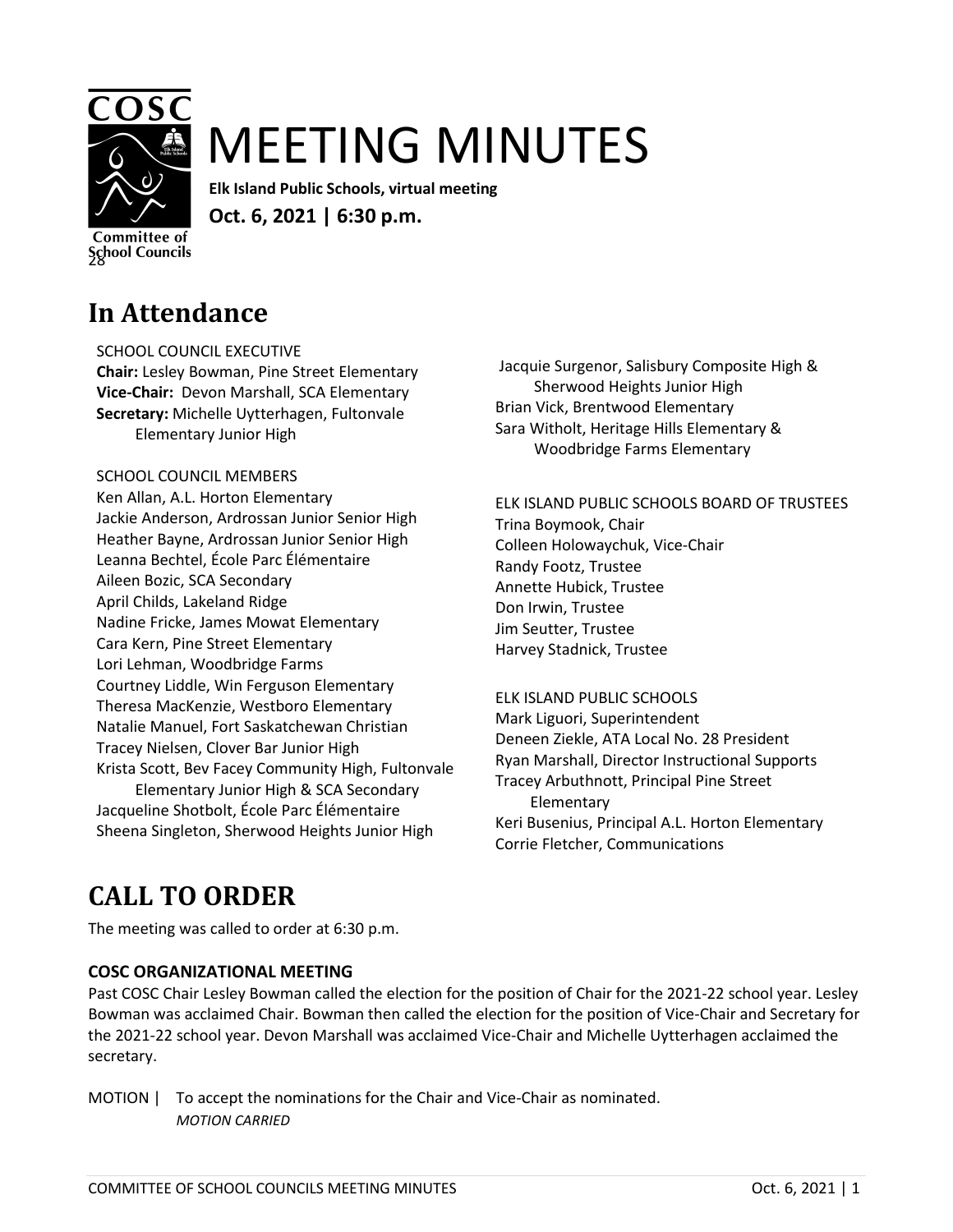### **COSC PLANNING**

Members agreed to:

- Hold COSC meetings on the first Wednesday of the month—October, November, January, February, March, April and May.
- For the time being, hold meetings virtually, using the platform ZOOM. COSC will review meeting location when COVID-19 restrictions lift.
- The meeting time: 6:30 p.m. to 8:30 p.m.

#### **AGENDA**

COSC Chair Bowman called for additions or deletions to the agenda.

MOTION | The agenda be adopted, as circulated. *MOTION CARRIED*

#### **APPROVAL OF MINUTES**

COSC Chair Bowman called for approval of the May 5, 2021 meeting minutes.

MOTION | The minutes be approved, as circulated. *MOTION CARRIED*

### **Board Report**

Board Chair Trina Boymook presented the Board report.

### **HIGHLIGHTS**

- Over the summer, the Board met various times to discuss EIPS' operations plan and guidelines. It also held special board meetings to discuss the Division's masking protocol—on August 18 and September 2.
- On September 15, the province introduced masking requirements for students in all Alberta schools. Shortly after, it released updated guidance documents for schools. All EIPS families received an email from the Division highlighting the changes. As well, if Alberta Health Services declares an outbreak at a school, extra public-health measures are needed and put in place. The Board's No. 1 priority is the health and safety of all students and staff.
- To support students negatively affected by the pandemic, the Board allocated additional dollars to cover related costs. Specifically, reserve spending increased by \$2.65 million to account for COVID-19 costs personal protective equipment, enhanced custodial services and Home Education. As well, the Division launched two new initiatives, each earmarked with \$500,000. The first is a Focus on Learning Loss project. Schools have put together comprehensive plans that address achievement gaps resulting from the disruption in learning last year. The second initiative focuses on student social and emotional well-being by providing resources and supports to those impacted by the pandemic.
- The Board plans to apply to access a portion of the \$45 million set aside by Alberta Education to address learning achievement gaps for students in grades 1-3.
- National Day for Truth and Reconciliation is now recognized federally as a national holiday. The day's intended to remind Canadians about the history of residential schools, remember the victims and honour the survivors. To mark the actual day, the Board of Trustees declared it a divisionwide school-closure day.
- Recently, the Board submitted a letter to the Minister of Education outlining EIPS' concerns with the new draft K-6 curriculum, recommendations on how to improve it and areas that need addressing before it's implemented in schools.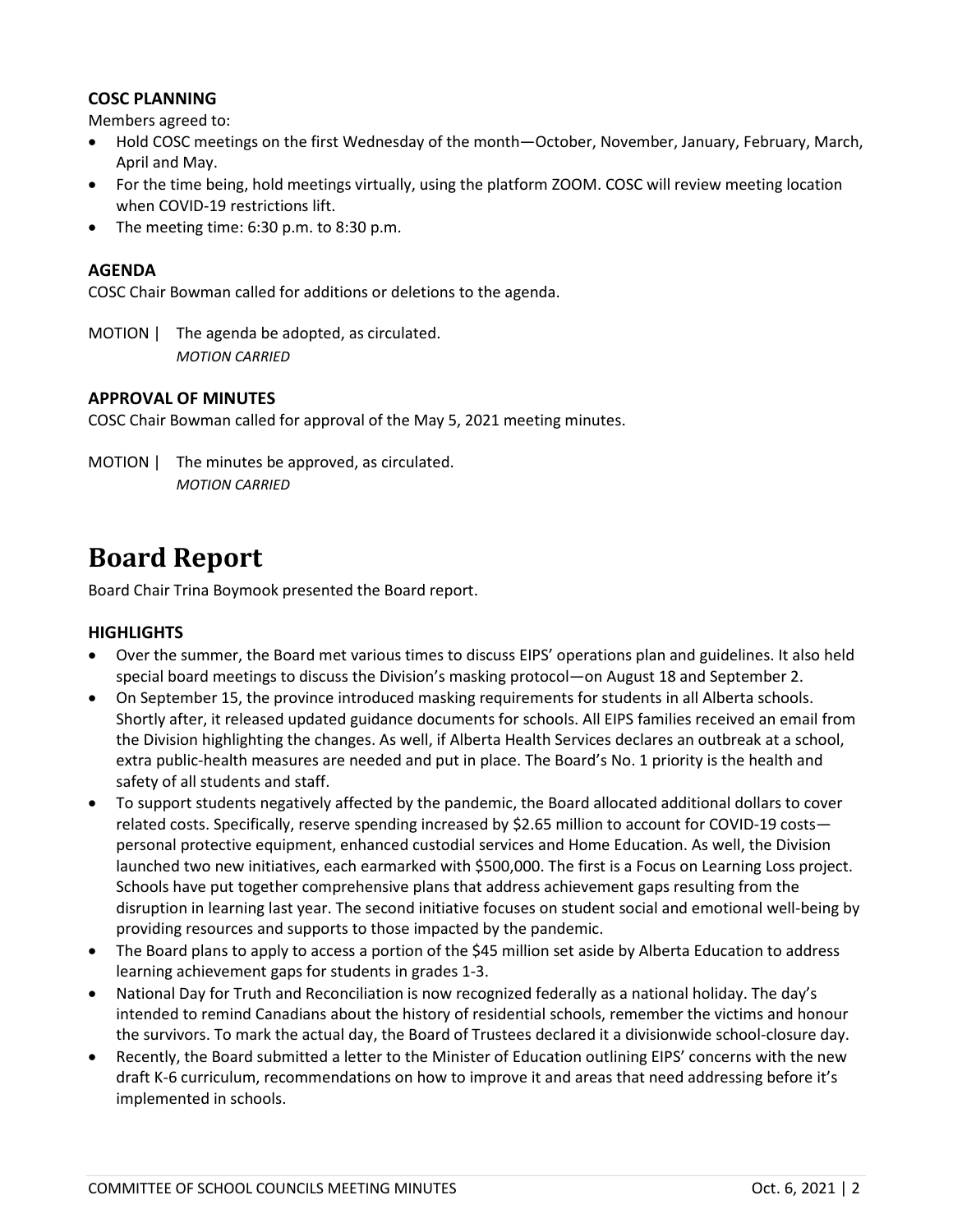• At the September 20 special Board meeting, trustees approved increasing its reserve use from the Division Unallocated Reserve. The Division will use the additional funds, up to \$325,000, to maintain its Student Transportation services for EIPS riders.

#### COMMENTS AND QUESTIONS

**Question:** Was the Transportation Fee Schedule a factor in the reduced ridership? **Answer:** The Director of Student Transportation reported to the Board the primary reason for the reduced ridership is COVID-19.

### **ATA Report**

ATA Local No. 28 President Deneen Zielke presented the ATA report.

### **HIGHLIGHTS**

- Zielke shared with members many teachers are being pressured by families to volunteer and run extracurricular activities for students.
- She asked for understanding and provided background and context about why adding extracurricular activities is a difficult task for many teachers right now—the current teaching reality, information about the last 12 months and public-health restrictions.
- She asked members to raise the concern at their school council meetings. The goal: To support teachers and avoid more stress for staff who are doing their best during a challenging time.
- The full report was emailed to all members subscribed to the EIPS COSC Email Distribution List.

### **For Information**

**ASCA UPDATE –** Krista Scott and Jacquie Surgenor, COSC members and ASCA Board directors

- The grant to fund Alberta School Council Association (ASCA) was cut by 75 percent last year. As of last weekend's board meeting, ASCA still doesn't know if it has a grant this year. The Board of Directors discussed what it looks like and remains sustainable with this reduction—\$130,000 is projected from membership fees. ASCA will provide sessions at \$100 per session to member school councils. The ASCA Board is looking at making some severe and difficult decisions. The Minister of Education has given each school council \$500 to encourage parental engagement.
- School councils are encouraged to sign up for the Engagement Taskforce to help ASCA gather information. The information collected gives ASCA direction for its advocacy efforts. Registration is annual.
- The EIPS Board of Trustees paid the membership fee for each EIPS school council. ASCA created a members-only section on its website. All EIPS school councils have access to it—accessed by email. Krista Scott encourages members to use a separate school council email, instead of a personal email. The members-only site's assigned to the email provided. As a member, you have access to certain content.

### **MUNCIPAL ELECTION –** Lesley Bowman, COSC Chair

- Bowman shared information on where to find information about the trustee elections. She encourages everyone to share the information and get the communities involved. For more information visit:
	- o [EIPS' Trustee Election 2021](https://www.eips.ca/trustees/election-2021)
	- o [Elk Island Elections](https://www.elkislandelections.ca/)

### **OPERATIONAL PROCEDURES –** Lesley Bowman, COSC Chair

• The COSC Operational Procedures are available on the EIPS website and the [COSC Facebook page.](https://www.facebook.com/groups/471089089934102/)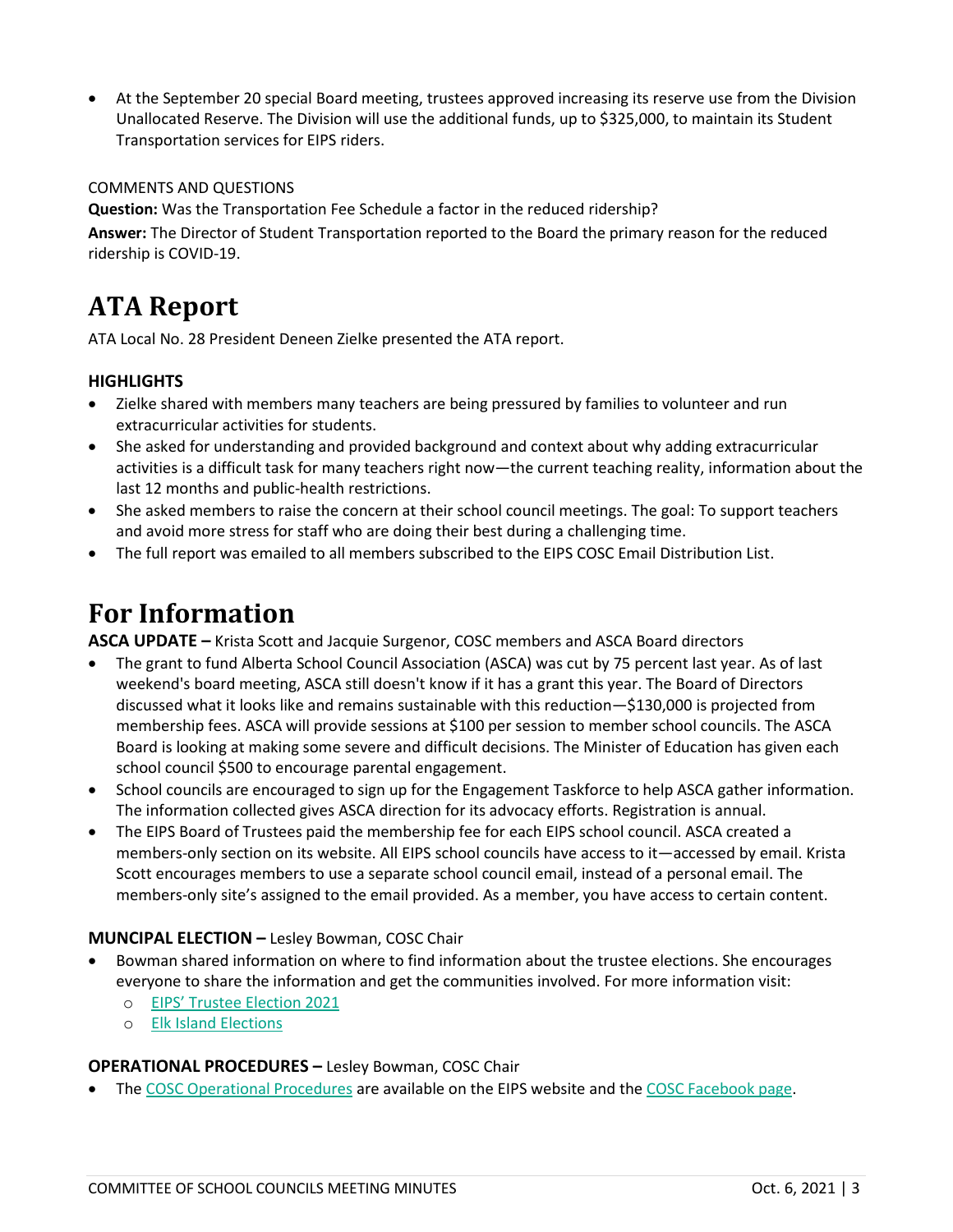### **CAREGIVER SERIES UPDATE –** Lesley Bowman, COSC Chair

- The [October Caregiver Series](https://drive.google.com/file/d/1BoE7c0P7DPemCtTu1TBTY7S6W-KMP-s4/view?usp=sharing) schedule is now available.
- Offered through Alberta Health Services, the sessions are informative and valuable.
- Bowman encouraged members to review the [October Caregiver Series](https://drive.google.com/file/d/1BoE7c0P7DPemCtTu1TBTY7S6W-KMP-s4/view?usp=sharing) calendar.

#### *SAFFRON CYBER SECOND* **–** Lesley Bowman, COSC Chair

- The October issue of the *[Saffron Cyber Second](https://www.eips.ca/download/369445)* is now available.
- The newsletter offers tips, tools and strategies to help ensure healthy and safe online experiences.
- Consider distributing the issue in a school council newsletter, the school newsletter or on social media.

### **New Business**

### **COVID-19 UPDATE –** Superintendent Mark Liguori

- An issue around COVID-19 for the Board and Division is managing expectations. To help with this, the Division developed operational guidelines.
- Up until today:
	- o Schools are dependent on families to let them know if a child tests positive for COVID-19. The Division's data is based on that information.
- COVID-19 data is self-identified and reported by parents. The difference between last year and this year: In 2020-21, the direction from the province was black and white, with clear guidelines on how to operate. This year, the direction isn't clear, so school divisions aren't doing the same thing, making it difficult for families to navigate.
- Between September 1-30, 231 COVID-19 cases were reported to EIPS—that's around the same number as infectious COVID-19 cases reported over all of last year to EIPS.
- Alberta Health Services (AHS) will post the [status of every school](https://www.alberta.ca/covid-19-school-status-map.aspx) in the province. On October 12, AHS will begin releasing information about COVID-19 cases in school. If a student tests positive but wasn't infectious while at school, it won't be reported, and the Division won't be notified. If a student tests positive for COVID-19 and was infectious at school, AHS will report the case to the Division and post it online if there is more than one case in a 14-day period.
- The Division doesn't have a lot of information about the rapid testing initiative. Starting late October, the province plans to offer a targeted rapid-testing program for elementary schools experiencing outbreaks. Testing is voluntary and administered at home by a family member. The initiative is voluntary and offers an added screening tool for asymptomatic individuals.
- Families will receive information on the parameters of what is an alert status and outbreak status—AHS is changing the parameters around that.
- The at-home learning will only occur in a single classroom—if there are three or more infectious cases in a class within a five-day period. The at-home learning will last for 10 calendar days. During this time, students will transition to Brightspace, the Division's online learning platform.
- At the end of November, AHS will take over contact tracing. There is a lot of work the Division must take on to do the contact tracing until AHS steps in.
- Students are not required to quarantine if they are a close contact of a COVID-19 case.

### COMMENTS AND QUESTIONS

**Question:** Will EIPS receive information about numbers of students who get, with parental consent, COVID-19 vaccinations within EIPS schools? Curious if AHS will inform the Division on of how many participants there are? **Answer:** The only information that is accurate is from Strathcona Health Centre. EIPS doesn't have access to that information.